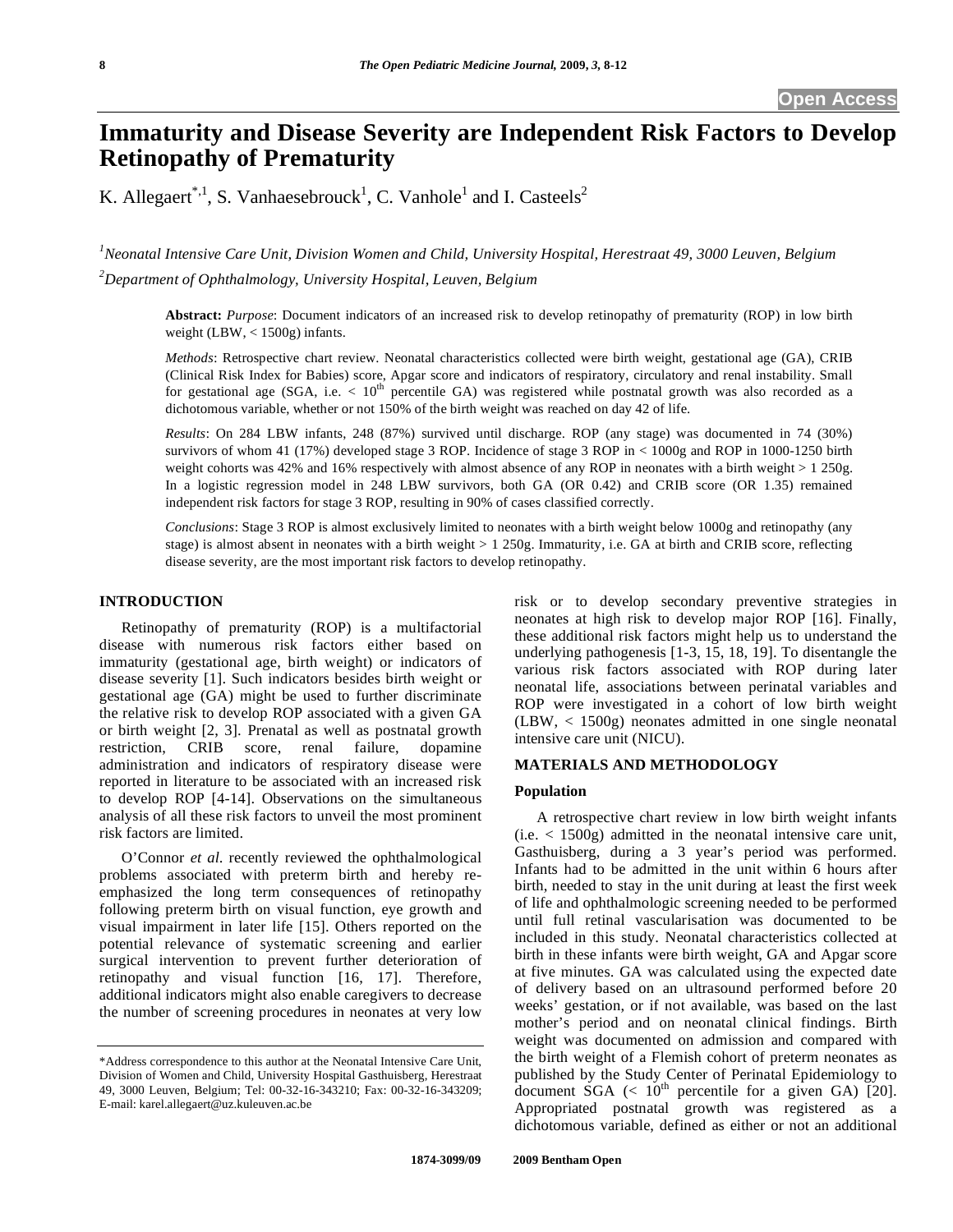50% increase compared to the initial birth weight on day 42 of postnatal life was reached [4, 6]. The CRIB (Clinical Risk Index for Babies, i.e. a disease severity scoring system) score was originally developed to express the relative mortality risk but there are reports on the association of CRIB and long term morbidity [7, 8]. Respiratory characteristics collected were either markers of duration of respiratory disease (last day of ventilation, last day of respiratory support, last day of supplemental oxygen) or were markers of severity of respiratory disease in the first 72 hours of life: intubation (yes/no), maximal Mean Airway Pressure (MAP) and Oxygenation Index (OI) at maximal MAP [MAP x 100 x fractional oxygen/arterial oxygen (mmHg)]. Prescriptive characteristics of dopamine (hours of administration in the first week of life) was used as marker of cardiovascular instability and maximal creatinaemia (mg/dl) in the first week of life was registered as indicator of renal dysfunction/failure [8, 13, 14].

## **Ophthalmologic Screening**

 Ophthalmologic screening was performed by indirect fundoscopy. First ophthalmologic screening was performed at the postnatal age of 4 to 5 weeks and findings were classified according to the International Classification of Retinopathy of Prematurity. In case of a normal fundoscopy, a two weeks interval examination was performed until full vascularisation. If ROP stage 1 or 2 was diagnosed, the baby was examined on a weekly basis. In case of ROP stage 3, fundoscopy was performed twice a week. If infants fulfilled Cryo-ROP criteria, i.e. threshold disease (at least five contiguous or eight cumulative clock hours of stage 3 ROP in zone 1 or 2 in the presence of Plus disease) retinal surgery was performed [21].

#### **Statistics**

 Results were reported by mean and standard deviation, median and range or incidence. Since ROP is a marker of neonatal morbidity during later neonatal stay, only clinical characteristics in survivors were used to evaluate potential risk factors (monovariate). A logistic regression model was subsequently applied to document the independent contributors to stage 3 ROP in LBW infants. A similar approach (monovariate analysis with subsequent logistic regression) was also performed in two subgroups of neonates. Firstly, ELBW, i.e. < 1000g infants who developed stage 3 were compared to ELBW infants who did not develop stage 3 ROP. Secondly, in neonates with a birth weight between 1000 and 1250g, observations in neonates who either or not developed any ROP were analysed.

A p-value below 0.05 was considered significant.

# **RESULTS**

 On 284 LBW neonates admitted with a birth weight below 1500g, 248 (87%) survived until discharge. Nonsurvivors ( $n = 36$ ) had a significant lower birth weight (744, range 320-1320 g compared to 1127, range 400-1500g) and GA (25.5, range 23-36 compared to 29, range 24-36 weeks) while the CRIB Score (10, range 2-22 compared to 2, range 0-15) and the maximal OI observed in the first 72 hours of life was significantly higher (19.9, range 2.3 to 95.4 compared to 7.2, range 0 to 32.9) (all at least  $p < 0.01$ ) in non-survivors. A complete set of clinical data, including ROP follow up data were available in 245 LBW survivors. ROP (any stage) was documented in 74/248 (30%) survivors of which 41 (17%) developed stage 3 ROP. GA-based incidence of any ROP or stage 3 ROP are presented in Fig. (**1**). Characteristics of LBW survivors who developed stage 3



**Fig. (1).** Gestational age based relative risk (%) to develop stage 3 ROP (continuous line, black boxes) and any retinopathy (dotted line, white boxes) in this single unit cohort (2000-2002) of survivors ( $n = 248$ ) with a birth weight below 1500g. (X-axis: gestational age).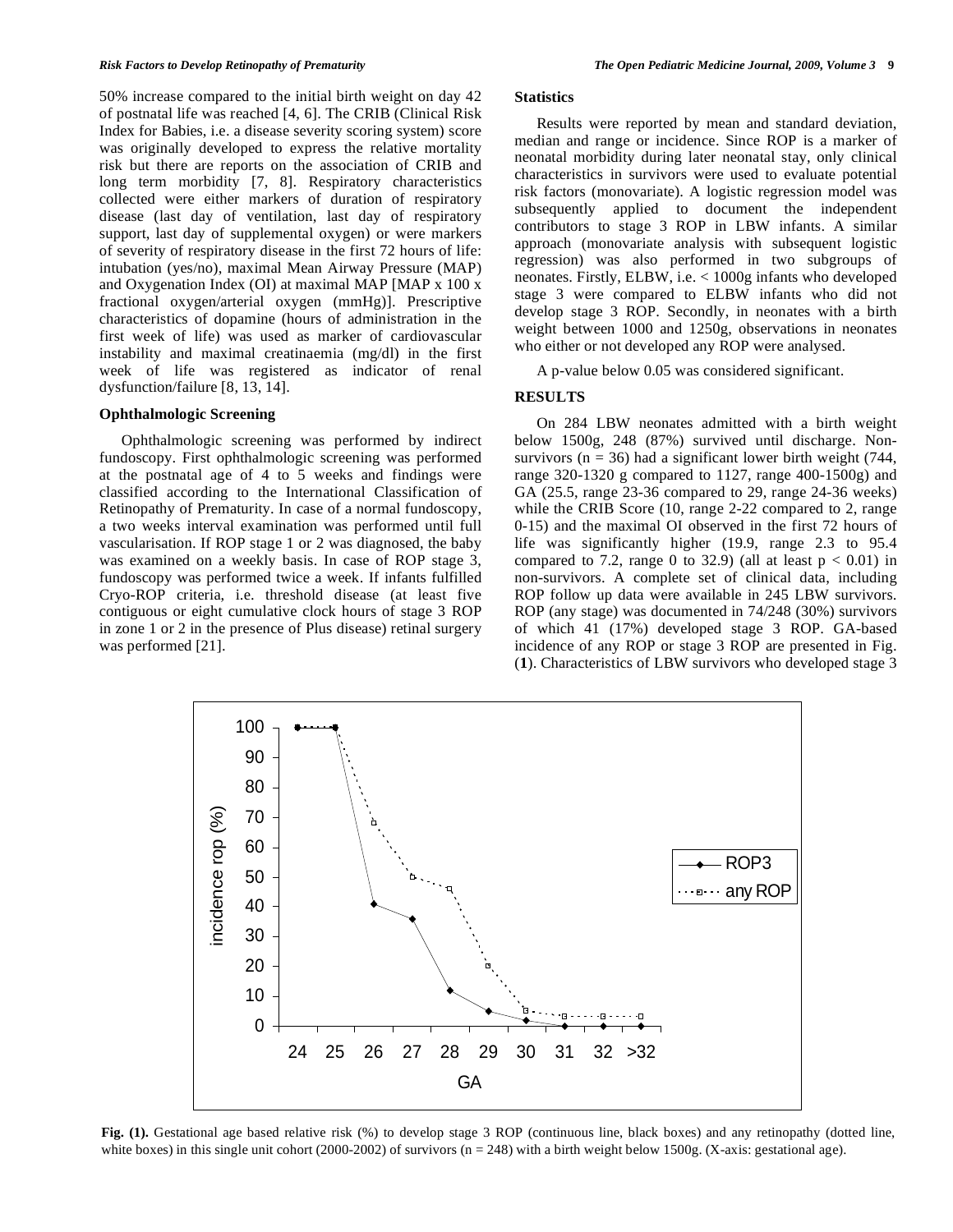| Table 1. | Clinical Characteristics of LBW Neonates (i.e. $<$ 1500g) who Developed Stage 3 ROP are Compared to those who did not |  |
|----------|-----------------------------------------------------------------------------------------------------------------------|--|
|          | <b>Develop Stage 3 ROP</b>                                                                                            |  |

|                                                | ROP, Stage 3     | No Stage 3 ROP   | p-Value    |
|------------------------------------------------|------------------|------------------|------------|
| Number                                         | 41               | 204              |            |
| Gestational age (weeks)                        | $26(24-30)$      | $30(25-6)$       | ${}< 0.01$ |
| Weight at birth                                | 715 (400-1280)   | 1200 (480-1500)  | ${}< 0.01$ |
| Growth restriction at birth $(< 10th)$         | 43%              | 27%              | <b>NS</b>  |
| 150% of birth weight on day 42                 | 20%              | 14%              | ${}< 0.05$ |
| Apgar score 5 minutes                          | $8(2-10)$        | $8(4-10)$        | <b>NS</b>  |
| CRIB score                                     | $8(1-13)$        | $2(0-13)$        | < 0.01     |
| Blood culture proven infection                 | 87%              | 44%              | ${}< 0.01$ |
| Ventilated during neonatal stay                | 98%              | 63%              | ${}< 0.01$ |
| Surfactant administration                      | 93%              | 49%              | ${}< 0.01$ |
| Duration of respiratory support (days)         | $15(0-71)$       | $3(0-42)$        | < 0.01     |
| Duration of oxygen administration (days)       | 66 (8-139)       | $11(0-144)$      | ${}< 0.01$ |
| Maximal oxygenation index 0-72 hours           | $4.9(1.6-20.5)$  | $3.8(0.7-15.2)$  | ${}< 0.05$ |
| Duration of dopamine administration first week | $52(0-168)$      | $0(0-168)$       | ${}< 0.01$ |
| Creatinaemia (mg/dl)                           | $1.19(0.5-2.19)$ | $1.06(0.5-2.22)$ | ${}< 0.01$ |

ROP were compared to survivors without stage 3 ROP (Table **1**). In a logistic regression model with stage 3 ROP as dependent variable, GA (OR =  $0.42$ , 95% C.I. 0.28 to 0.62) and CRIB score (OR 1.35, 95% CI 1.14 to 1.6) remained independent contributors, resulting in 90% of cases classified correctly.

When only observations in ELBW (i.e.  $\langle 1000 \text{g} \rangle$ ) neonates were considered ( $n = 95$ ), incidence of ROP and stage 3 ROP was 65% and 42% respectively. Characteristics of ELBW (i.e. < 1000g) neonates who developed stage 3 ROP  $(n = 40)$  were compared to those who did not develop stage 3 ROP ( $n = 55$ ). GA and birth weight, CRIB score and indicators of disease severity/duration were significantly different, but neither pre- nor postnatal growth restriction further contributed in this overall high risk population. In a logistic regression model with stage 3 ROP as dependent variable, only GA (OR =  $0.44$ , 95% C.I. 0.25 to 0.64) and birth weight (O.R. 0.98, 95% CI 0.97-0.99) remained independent contributors, resulting in 77% of cases classified correctly.

Finally, characteristics of neonates  $(n = 54)$  with a birth weight between 1 000 g and 1 250 g who developed any stage of ROP  $(n = 9)$  were compared to those who did not develop ROP ( $n = 45$ ). In addition to various indicators of disease severity/duration, postnatal growth restriction was also associated with an increased risk to develop retinopathy (any stage) (Table **2**). In a logistic regression model with any ROP as dependent variable, only duration of oxygen administration remained an independent risk factor (OR 1.05, 95% C.I. 1.02 to 1.07) to develop any ROP, resulting in 85% of cases classified correctly.

# **DISCUSSION**

 Based on the analysis of this single unit cohort, it was documented that the GA-based relative risk to develop ROP in LBW-infants has a logarithmic or bimodal distribution in line with other European population studies. This distribution probably can be explained by the major impact of immaturity in ELBW neonates while in relatively more mature infants (1000-1250g), ROP likely is the final result of a combined effect of preterm birth and disease severity, reflected by the impact of both GA and CRIB score on the risk to develop stage 3 ROP in this cohort of LBW infants [1, 2, 7, 8].

 When the complete cohort of observations in LBW infants were analysed, GA and CRIB score both were independent indicators of the risk to develop retinopathy. Immaturity or birth at the threshold of viability has repeatedly been reported to be the most significant risk factor to develop stage 3 ROP [2, 3, 5, 10]. Even in the ELBW group (< 1 000 g birth weight), GA remained a risk factor to develop stage 3 ROP in line with the earlier reported EpiBel study cohort [10]. The CRIB score was also associated with an increased risk to develop stage 3 retinopathy. CRIB score was originally designed to quantify the relative risk of neonatal mortality but others linked CRIB score with morbidity characteristics, including ROP, during later neonatal stay [7].

 In the logistic regression model in the 'low risk' subgroup (1000-1250g), only duration of supplementary oxygen administration was an independent indicator of an increased risk to develop any stage of ROP, resulting in still 85% of cases classified correctly. The association of respiratory disease severity and duration with an increased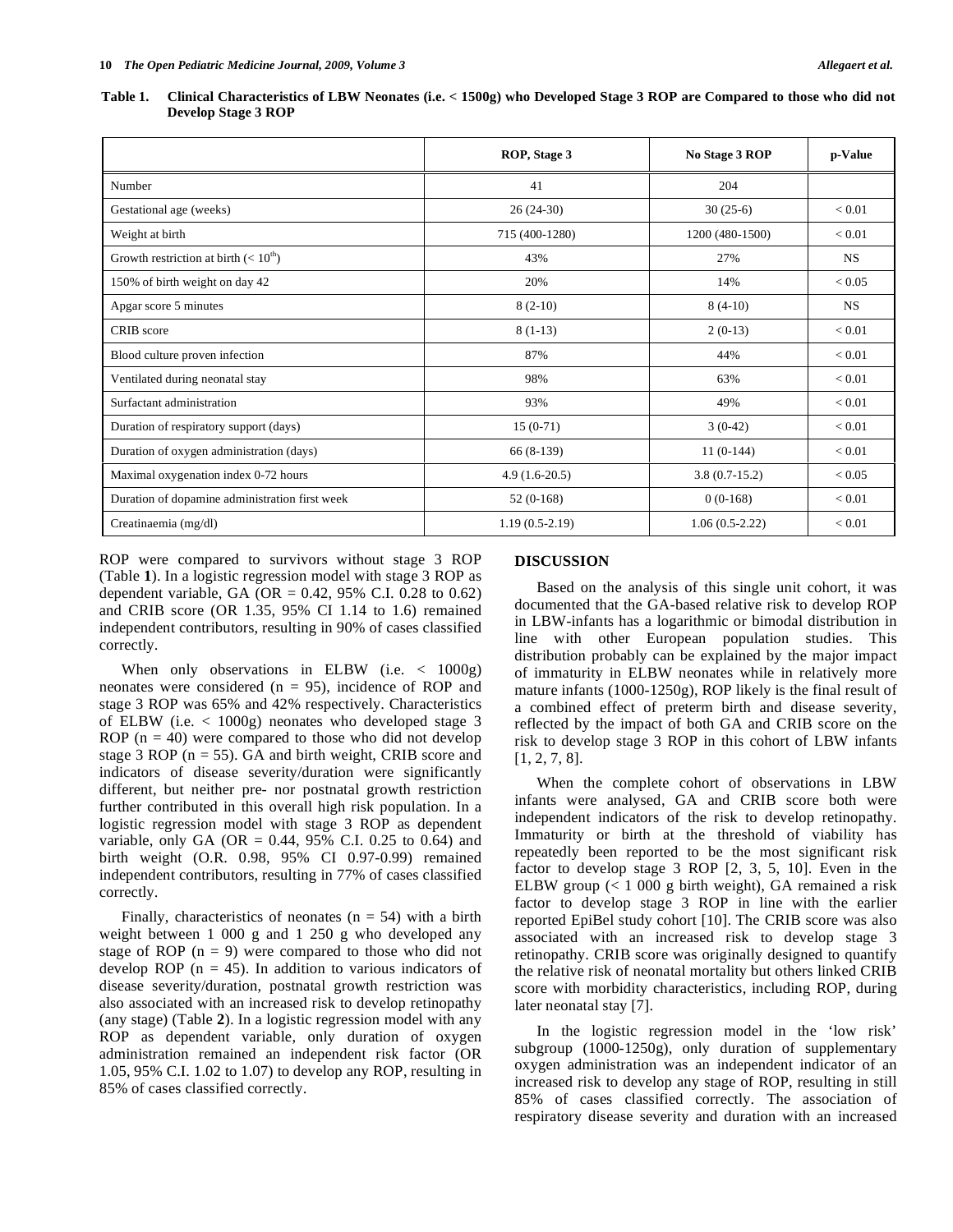| <b>Table 2.</b> |                         | Clinical Characteristics of ELBW Neonates (i.e. $< 1000 g$ ) who Developed Grade 3 ROP are Compared to those who did |
|-----------------|-------------------------|----------------------------------------------------------------------------------------------------------------------|
|                 | not Develop Grade 3 ROP |                                                                                                                      |

|                                                | ROP, Grade 3      | No Grade 3 ROP     | p-Value    |
|------------------------------------------------|-------------------|--------------------|------------|
| Number                                         | 40                | 55                 |            |
| Gestational age (weeks)                        | $26(24-29)$       | $28(25-33)$        | < 0.01     |
| Weight at birth                                | $690(400 - 970)$  | 825 (480 - 1000)   | ${}< 0.01$ |
| Growth restriction at birth $(<10th)$          | 45 %              | 45 %               | <b>NS</b>  |
| 150 % of birth weight on day 42                | 18 %              | 15 %               | <b>NS</b>  |
| Apgar score 5 minutes                          | $8(2-10)$         | $8(4-10)$          | <b>NS</b>  |
| CRIB score                                     | $8(1-13)$         | $4(1-13)$          | < 0.01     |
| Blood culture proven infection                 | 88 %              | 64 %               | <b>NS</b>  |
| Ventilated during neonatal stay                | 97 %              | 84 %               | <b>NS</b>  |
| Surfactant administration                      | 95 %              | 67 %               | < 0.05     |
| Duration of respiratory support (days)         | $15.5(0-71)$      | $6(0-42)$          | < 0.05     |
| Duration of oxygen administration (days)       | 66 (SD 27)        | 43 (SD 25)         | ${}< 0.01$ |
| Maximal oxygenation index 0-72 hours           | 8.8 (SD 5.9)      | $11.1$ (SD $7.1$ ) | < 0.05     |
| Duration of dopamine administration first week | $48(0 - 168)$     | $6(0-168)$         | ${}< 0.01$ |
| Creatinaemia (mg/dl)                           | $1.19(0.5 - 1.7)$ | $1.15(0.66 - 2.2)$ | <b>NS</b>  |

risk to develop ROP reconfirms earlier reports and in a strong argument in favour of further research in the common pathogenetic mechanisms involved [1, 2, 19, 21, 22]. In the low risk (n = 54, 1000g -1250g) subgroup (Table **3**), 19 neonates displayed postnatal growth restriction, of whom 9 also developed ROP. Therefore, postnatal growth restriction had limited sensitivity (40%) but moderate specificity (87%) to predict ROP. There are observations on the impact of postnatal growth restriction in animal experimental setting and the associated risk to develop ROP while in human preterm neonates, postnatal insulin-like growth factor 1 (IGF-1) deficiency is associated with both restricted postnatal growth and retinopathy of prematurity [3-6, 9, 18, 19].

 The current observations at least suggest that the 'normalisation' of postnatal growth (i.e. 150% of birth

**Table 3. Clinical Characteristics of Neonates (1000 – 1250 g) who Developed any Grade of ROP are Compared to those who did not Develop ROP** 

|                                                | <b>Retinopathy</b>  | <b>No Retinopathy</b> | p-Value       |
|------------------------------------------------|---------------------|-----------------------|---------------|
| Number                                         | 9                   | 45                    |               |
| Gestational age (weeks)                        | $30(26-33)$         | $28(26-32)$           | <b>NS</b>     |
| Weight at birth                                | 1130 (1025-1250)    | 1080 (1030-1250)      | <b>NS</b>     |
| Growth restriction at birth $(<10th)$          | 11 %                | 28 %                  | <b>NS</b>     |
| 150 % of birth weight on day 42                | 44 %                | 14 %                  | ${}< 0.05$    |
| Apgar score 5 minutes                          | $8(5-10)$           | $8(7-9)$              | <b>NS</b>     |
| CRIB score                                     | $2(0-7)$            | $2(1-6)$              | <b>NS</b>     |
| Blood culture proven infection                 | 44 %                | 42 %                  | <b>NS</b>     |
| Surfactant administration                      | 77 %                | 37 %                  | ${}_{< 0.01}$ |
| Ventilated during neonatal stay                | 100 %               | 60 %                  | <b>NS</b>     |
| Duration of respiratory support (days)         | $19(0-54)$          | $8(0-46)$             | < 0.01        |
| Duration of oxygen administration (days)       | $49(6-105)$         | $7.5(0 - 70)$         | < 0.01        |
| Maximal oxygenation index 0-72 hours           | $12.8(5.8 - 16.3)$  | $10.8(5.6 - 16.3)$    | < 0.05        |
| Duration of dopamine administration first week | $28(0 - 144)$       | $0(0-112)$            | ${}< 0.05$    |
| Creatinaemia (mg/dl)                           | $1.08(0.54 - 1.71)$ | $1.08(0.89 - 1.82)$   | <b>NS</b>     |